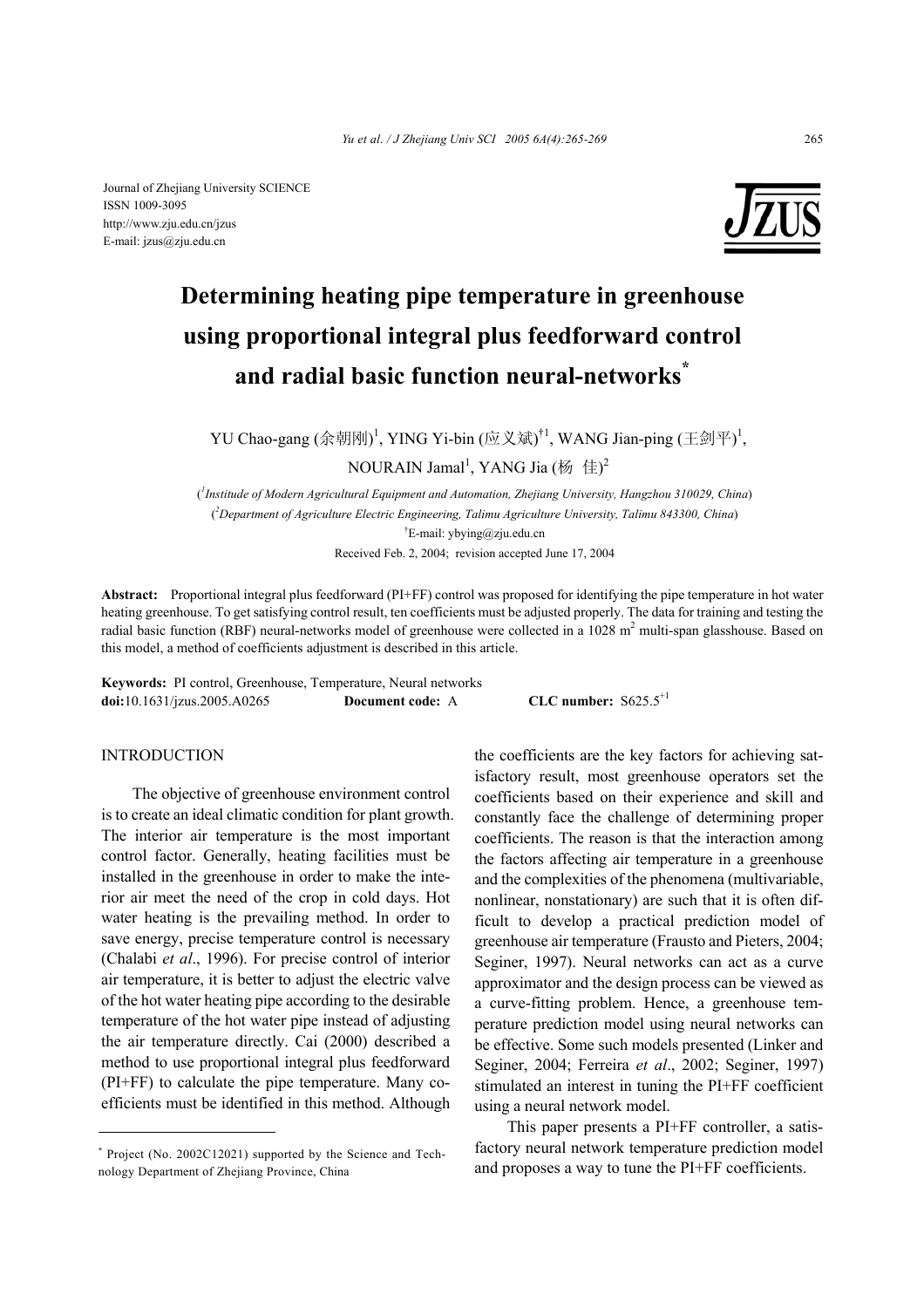### PROPORTIONAL INTEGRAL CONTROL

 The climatic conditions in a greenhouse comprise a complicated dynamic system. Taking into account the factors influencing the temperature, five minutes was selected as the time increment in analyzing the energy transfer from the hot water heating pipe to the air in a greenhouse (Davis and Hooper, 1991).

When  $|t_2(n)-t_2(n-1)| \ge \sigma$ , the proportional method is applied by using the following formula to calculate the desirable pipe temperature at 5 min from now,

$$
T(n+1) = T_0 + k_p \times [t_1(n+2) - t_2(n)]
$$

where  $t_2(n)$  is the measured current temperature in the greenhouse;  $t_2(n-1)$  is the temperature in the greenhouse measured 5 min ago;  $\sigma$  is a given threshold value;  $T(n+1)$  is the desirable pipe temperature 5 min later;  $T_0$  is the set point temperature;  $t_1(n+2)$  is the anticipated temperature in the greenhouse 10 min later; and  $k_p$  is the proportional coefficient.

The changes of external climatic condition strongly influence the inside air temperature. For example, the decrease of the temperature outside the greenhouse or the increase of the wind speed will lead to the decrease of the temperature inside the greenhouse. When the environment-controlling computer predicts the inside air temperature based on the outside climate, the control method is defined as "feedforward control" whose computational formulas can be represented as

$$
T(n+1) = T_0 + k_p \times [t_1(n+2) - t_2(n)] + T_0 + T_f + T_f,
$$
  
\n
$$
T_o = k_1 \times (t - t_0), T_f = k_2 \times v_f, T_i = k_3 \times (l - l_0)
$$

where  $T_o$ ,  $T_f$ , and  $T_l$  represent the respective influences of the outside temperature, wind speed and solar radiation considered in determining the future pipe temperature value;  $k_1$ ,  $k_2$  and  $k_3$  are the corresponding coefficients;  $t$  is the outside temperature;  $t_0$ is the reference outside temperature (for zero correction);  $v_f$  is the wind speed; *l* is the solar radiation intensity and  $l_0$  is the reference radiation.

When  $|t_2(n)-t_2(n-1)| < \sigma$ , the integral process begins in order to remove the steady offset caused by the proportional control, with the formula for calculating the pipe temperature being:

$$
T(n+1) = T(n) + T_i
$$

When  $|t_2(n)-t_1(n+2)| > \sigma_1$ 

$$
T_i = \begin{cases} \delta_i & t_1(n) > t_2(n) \\ -\delta_i & t_1(n) < t_2(n) \end{cases}
$$

When  $|t_2(n)-t_1(n+2)| \leq \sigma_1$ 

 $T_i = 0$ 

where  $t_2(n)$  is the practical temperature in the greenhouse;  $t_1(n+2)$  is the expected temperature in the greenhouse 10 min later;  $\sigma_1$  is the threshold value;  $\delta_i$ is the integral intensity; and  $t_1(n)$  is the desired temperature at the present time.

The parameters which must be confirmed in the above computational process are  $T_0$ ,  $k_p$ ,  $k_1$ ,  $k_2$ ,  $k_3$ ,  $t_0$ ,  $l_0$ ,  $\delta$ *i*,  $\sigma$  and  $\sigma$ <sub>1</sub>. Each parameter has a specific physical meaning and can influence the control results significantly. They all can be adjusted by taking into account the expected air temperature, greenhouse air temperature, pipe temperature, wind speed, intensity of solar radiation and the external temperature in an effort to obtain a better control effect. By means of a neural network model, the control results can be simulated on a computer to provide an effective way to adjust the parameters.

#### RBF NEURAL-NETWORK MODEL

Radial basic function (RBF) neural-networks proposed by Moody and Darken (1988) in the 1980's were feedforward networks with a singular hidden layer and belong to the group of partly approximating networks with advantages of good function approximating capability and training rate, and were shown to be able to approximate any multivariate continuous function relatively well.

An RBF network with several inputs and single output was established to deal with the change of the greenhouse air temperature which depends on many factors. The topological structure is shown in Fig.1. The network consists of three layers, namely the input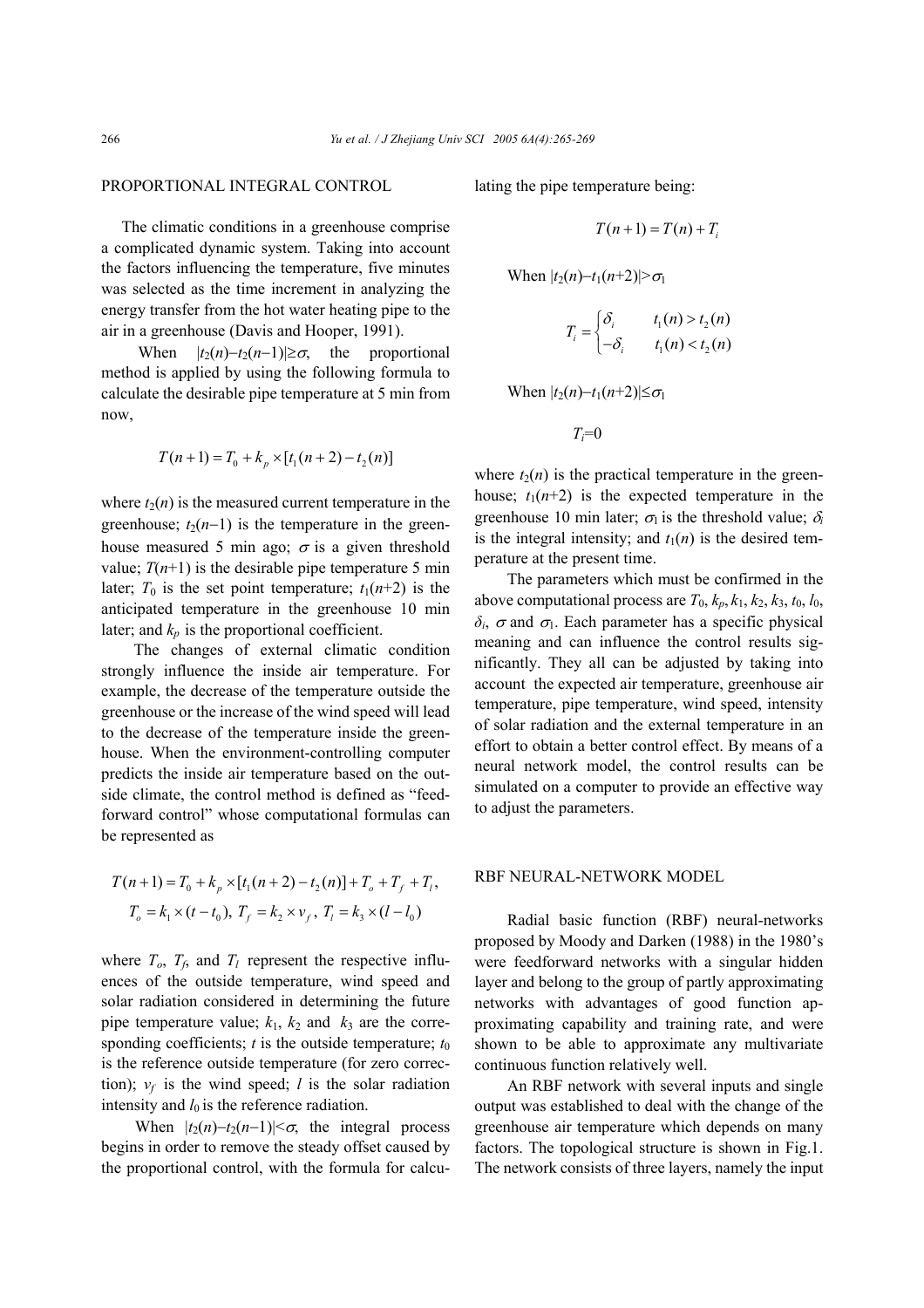layer, radial basic function hidden layer and output layer. The input part does not transform the signals but only dispatches the input vector to the radial basic layer. The function in a hidden layer node (also called nucleus function) responds partly to the input signals, i.e. when the input function is close to the center range of the nucleus function, the hidden layer will produce a larger output. Under these conditions, Goss function was chosen as the RBF for this study. It was decided by the following two parameters: the field center  $c_i$  and the field width  $\alpha_i$ . The output layer is a set of linear combiners with weights.



**Fig.1 RBF network topological structure** 

Orthogonal least squares (OLS) proposed by Chen *et al*.(1991; 1992) has been widely used in training RFB networks; and can be used to calculate the connection weight, number of the hidden layer nodes, field centers of the hidden layer nodes, and the offset  $(W_0)$  at the same time.

Experimental data were collected in a commercial multi-span glass greenhouse built by the Shanghai Dushi Green Engineering Corporation for the Zhejiang University Research Center of Vegetable Science (Hangzhou, China). The floor area is  $1028 \text{ m}^2$ . Natural ventilation windows, curtains, wet pad, hot-water heating system etc. were installed in the greenhouse. Priva in Holland supplied the electric system and the computer control system. The sensors included a dry bulb and wet bulb thermometer placed in the greenhouse center to measure the inside air temperature and humidity, a temperature sensor attached to the exterior surface of the water pipe, and an angle sensor to measure the degree of roof window opening. An outdoor weather station was installed to gather outdoor radiation, temperature, wind speed, and wind direction data.

Data were collected and saved in the computer every 5 min during running period of the control system. The greenhouse is almost empty except for several basins of paddy in it. The 1240 sets of data, obtained from 00:00 on April 1 to 07:10 on April 5 in 2003, included the outside temperature, wind speed, solar radiation, opening-angle of roof window, cover ratio of the inside curtain, hot-water pipe temperature, inside temperature and inside humidity, and were selected for study. For each training step, the input to the neural network included the current values of the above variables plus the values of the inside air temperature from one interval and two intervals ago. The input data were normalized before they were entered into the neural network. The formula used for the normalization process is as follows:

$$
y_i = \frac{1}{2} \frac{x_i - \overline{x}}{x_{\text{max}} - x_{\text{min}}}
$$

where  $x_i$  is the measured value;  $\bar{x}$  is the mean of all measured values;  $x_{\text{max}}$  is the maximum; and  $x_{\text{min}}$  is the minimum. All DC terms were subtracted from signals, which were then scaled to amplitude one, [−0.5, 0.5] interval. The temperature one interval ahead was selected as the output of the neural network. The first 500 datasets were used as the training set and the remaining as testing set. The air temperature prediction model was developed in MATLAB environment. A satisfactory result was obtained when the hidden nodes width was chosen as 30, the energy error specified as 0.02 (the root mean square error was 0.0073). The test result is shown in Fig.2, with the errors arranged from  $-0.55$  °C to 0.64 °C.



**Fig.2 Predicted and observed inside air temperature** 

#### SETTING OF COEFFICIENTS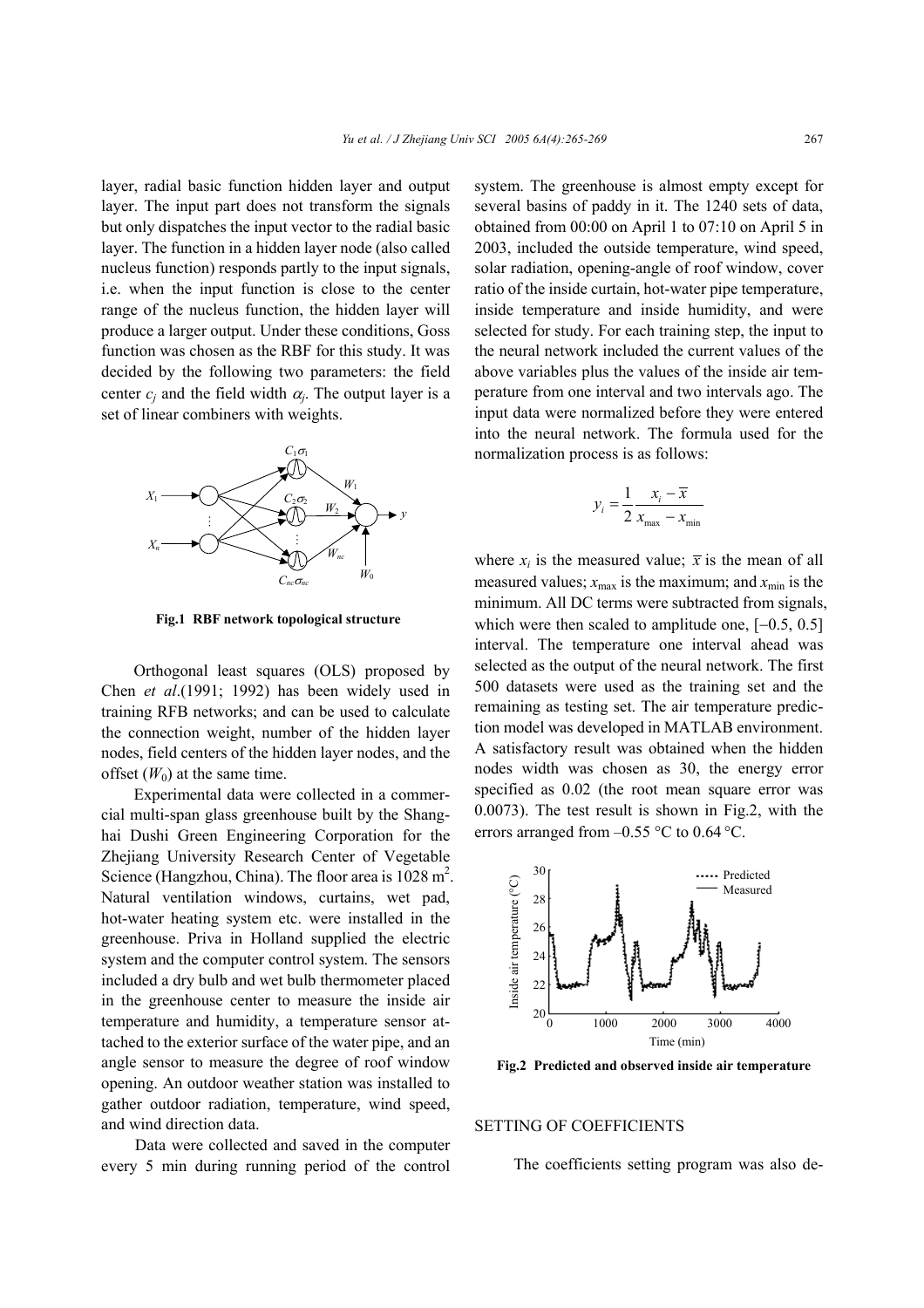signed in MATLAB. It included 8 parts: inputting the data, training neural network, initializing control coefficients and the state of the greenhouse, calculating the temperature inside the greenhouse by means of the neural network model after entering the loop, calculating the pipe temperature of the next state through PI+FF, saving data, updating the greenhouse's state, exiting the loop when the specified number of loops was met and outputting the results by diagram. The input data included the measured values of all factors affecting the air temperature in the greenhouse as described above (temperature value and their normalized values expected). The environmental state at 00:00 and the expected inside air temperature at 00:10 on April 4th, 2003 were initialized. Then the pipe temperature at 00:05 was calculated using PI+FF. In the first loop, taking the environmental factors at 00:05 as the input vector, the neural network calculated inside air temperature at 00:10. In the process of saving data and updating state variables, the output of neural network was first saved into the data table, then the pipe temperature at 00:10 was calculated; finally the states of the greenhouse and weather at 00:10 were brought in. These data would be used in the next loop as the input vector to the neural network.

Throughout an entire day, 288 sets of data were collected (at 5 min intervals). Fig.3 shows the external climatic conditions and the simulated control results based on the coefficients shown in Table 1. In Fig.3a, the dashed line represents the anticipated inside air temperature from 00:10 to 24:10 and the solid line shows the inside air temperature simulated by the neural-network model. The coefficients shown in Table 1 were obtained by tuning them to "best" match the solid line with the dashed line. Fig.3b illustrates the hot-water pipe temperature from 00:05 to 24:00, which was derived by PI+FF. Figs.3c~3e show the external wind speed, external air temperature and solar radiation intensity respectively, from 00:05 April 4th to 00:00 April 5th, 2003.

The neural-networks greenhouse model refers to only existing structure and depends on special data, so, it is important to avoid extrapolations. But the coefficients identified by the model can be used in calculating the hot water pipe temperature in different climate.



**Fig.3 Outside climate and simulated control result**  (a) Inside air temperature ( $\rm{°C}$ ); (b) Pipe temperature ( $\rm{°C}$ ); (c) Wind speed  $(m/s)$ ; (d) Outside temperature ( $\rm{°C}$ ); (e) Radiation intensity (W/m)